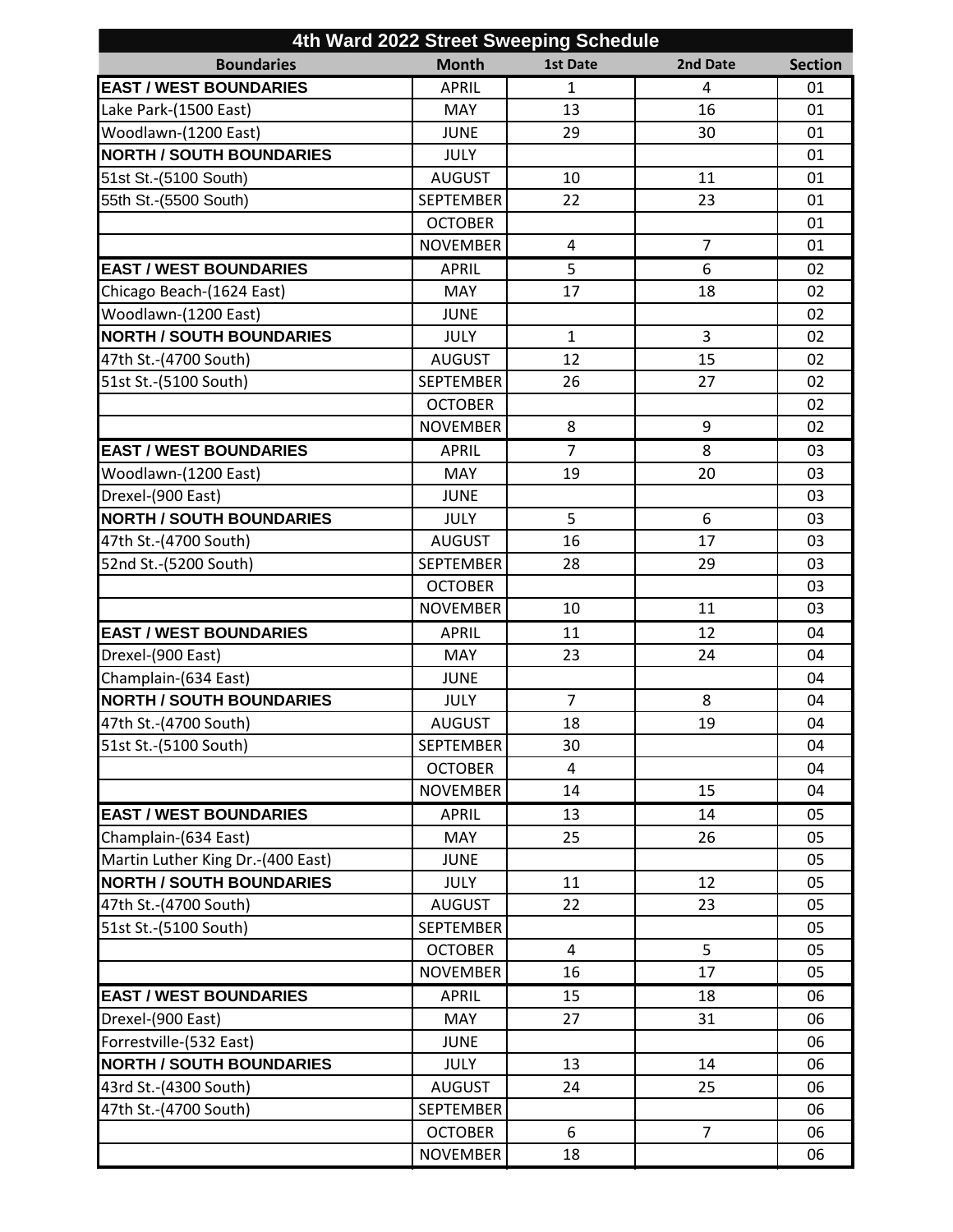| 4th Ward 2022 Street Sweeping Schedule |                  |                 |                |                |  |  |  |
|----------------------------------------|------------------|-----------------|----------------|----------------|--|--|--|
| <b>Boundaries</b>                      | <b>Month</b>     | <b>1st Date</b> | 2nd Date       | <b>Section</b> |  |  |  |
| <b>EAST / WEST BOUNDARIES</b>          | <b>APRIL</b>     | 19              | 20             | 07             |  |  |  |
| Oakenwald-(1100 East)                  | <b>MAY</b>       |                 |                | 07             |  |  |  |
| Drexel-(900 East)                      | <b>JUNE</b>      | $\mathbf{1}$    | $\overline{2}$ | 07             |  |  |  |
| <b>NORTH / SOUTH BOUNDARIES</b>        | <b>JULY</b>      | 15              | 18             | 07             |  |  |  |
| 43rd St.-(4300 South)                  | <b>AUGUST</b>    | 26              | 29             | 07             |  |  |  |
| 47th St.-(4700 South)                  | <b>SEPTEMBER</b> |                 |                | 07             |  |  |  |
|                                        | <b>OCTOBER</b>   | 11              | 12             | 07             |  |  |  |
|                                        | <b>NOVEMBER</b>  |                 |                | 07             |  |  |  |
| <b>EAST / WEST BOUNDARIES</b>          | <b>APRIL</b>     | 21              | 22             | 08             |  |  |  |
| Oakenwald-(1100 East)                  | <b>MAY</b>       |                 |                | 08             |  |  |  |
| Drexel-(900 East)                      | <b>JUNE</b>      | 3               | 6              | 08             |  |  |  |
| <b>NORTH / SOUTH BOUNDARIES</b>        | <b>JULY</b>      | 19              | 20             | 08             |  |  |  |
| 39th St.-(3900 South)                  | <b>AUGUST</b>    | 30              | 31             | 08             |  |  |  |
| 43rd St.-(4300 South)                  | <b>SEPTEMBER</b> |                 |                | 08             |  |  |  |
|                                        | <b>OCTOBER</b>   | 13              | 14             | 08             |  |  |  |
|                                        | <b>NOVEMBER</b>  |                 |                | 08             |  |  |  |
| <b>EAST / WEST BOUNDARIES</b>          | <b>APRIL</b>     | 25              | 26             | 09             |  |  |  |
| Drexel-(900 East)                      | <b>MAY</b>       |                 |                | 09             |  |  |  |
| Vincennes-(600 East)                   | <b>JUNE</b>      | 7               | 8              | 09             |  |  |  |
| <b>NORTH / SOUTH BOUNDARIES</b>        | <b>JULY</b>      | 21              | 22             | 09             |  |  |  |
| 39th St.-(3900 South)                  | <b>AUGUST</b>    |                 |                | 09             |  |  |  |
| 43rd St.-(4300 South)                  | <b>SEPTEMBER</b> | $\mathbf{1}$    | $\overline{2}$ | 09             |  |  |  |
|                                        | <b>OCTOBER</b>   | 17              | 18             | 09             |  |  |  |
|                                        | <b>NOVEMBER</b>  |                 |                | 09             |  |  |  |
| <b>EAST / WEST BOUNDARIES</b>          | <b>APRIL</b>     | 27              | 28             | 10             |  |  |  |
| Lake Park-(428 East)                   | <b>MAY</b>       |                 |                | 10             |  |  |  |
| Vincennes-(600 East)                   | <b>JUNE</b>      | 9               | 10             | 10             |  |  |  |
| <b>NORTH / SOUTH BOUNDARIES</b>        | <b>JULY</b>      | 25              | 26             | 10             |  |  |  |
| 35th St.-(3500 South)                  | <b>AUGUST</b>    |                 |                | $10\,$         |  |  |  |
| 39th St.-(3900 South)                  | <b>SEPTEMBER</b> | 6               | $\overline{7}$ | 10             |  |  |  |
|                                        | <b>OCTOBER</b>   | 19              | 20             | 10             |  |  |  |
|                                        | <b>NOVEMBER</b>  |                 |                | 10             |  |  |  |
| <b>EAST / WEST BOUNDARIES</b>          | <b>APRIL</b>     | 29              |                | 11             |  |  |  |
| Vincennes-(600 East)                   | <b>MAY</b>       | $\overline{2}$  |                | 11             |  |  |  |
| Calumet-(334 East)                     | <b>JUNE</b>      | 13              | 14             | 11             |  |  |  |
| <b>NORTH / SOUTH BOUNDARIES</b>        | <b>JULY</b>      | 27              | 28             | 11             |  |  |  |
| 35th St.-(3500 South)                  | <b>AUGUST</b>    |                 |                | 11             |  |  |  |
| 39th St.-(3900 South)                  | <b>SEPTEMBER</b> | 8               | 9              | 11             |  |  |  |
|                                        | <b>OCTOBER</b>   | 21              | 24             | 11             |  |  |  |
|                                        | <b>NOVEMBER</b>  |                 |                | 11             |  |  |  |
| <b>EAST / WEST BOUNDARIES</b>          | <b>APRIL</b>     |                 |                | 12             |  |  |  |
| Lake Park-(428 East)                   | <b>MAY</b>       | 3               | 4              | 12             |  |  |  |
| Prairie-(300 East)                     | <b>JUNE</b>      | 15              | 16             | 12             |  |  |  |
| <b>NORTH / SOUTH BOUNDARIES</b>        | <b>JULY</b>      | 29              |                | 12             |  |  |  |
| 31st St.-(3100 South)                  | <b>AUGUST</b>    | $\mathbf{1}$    |                | 12             |  |  |  |
| 35th St.-(3500 South)                  | <b>SEPTEMBER</b> | 12              | 13             | 12             |  |  |  |
|                                        | <b>OCTOBER</b>   | 25              | 26             | 12             |  |  |  |
|                                        | <b>NOVEMBER</b>  |                 |                | 12             |  |  |  |